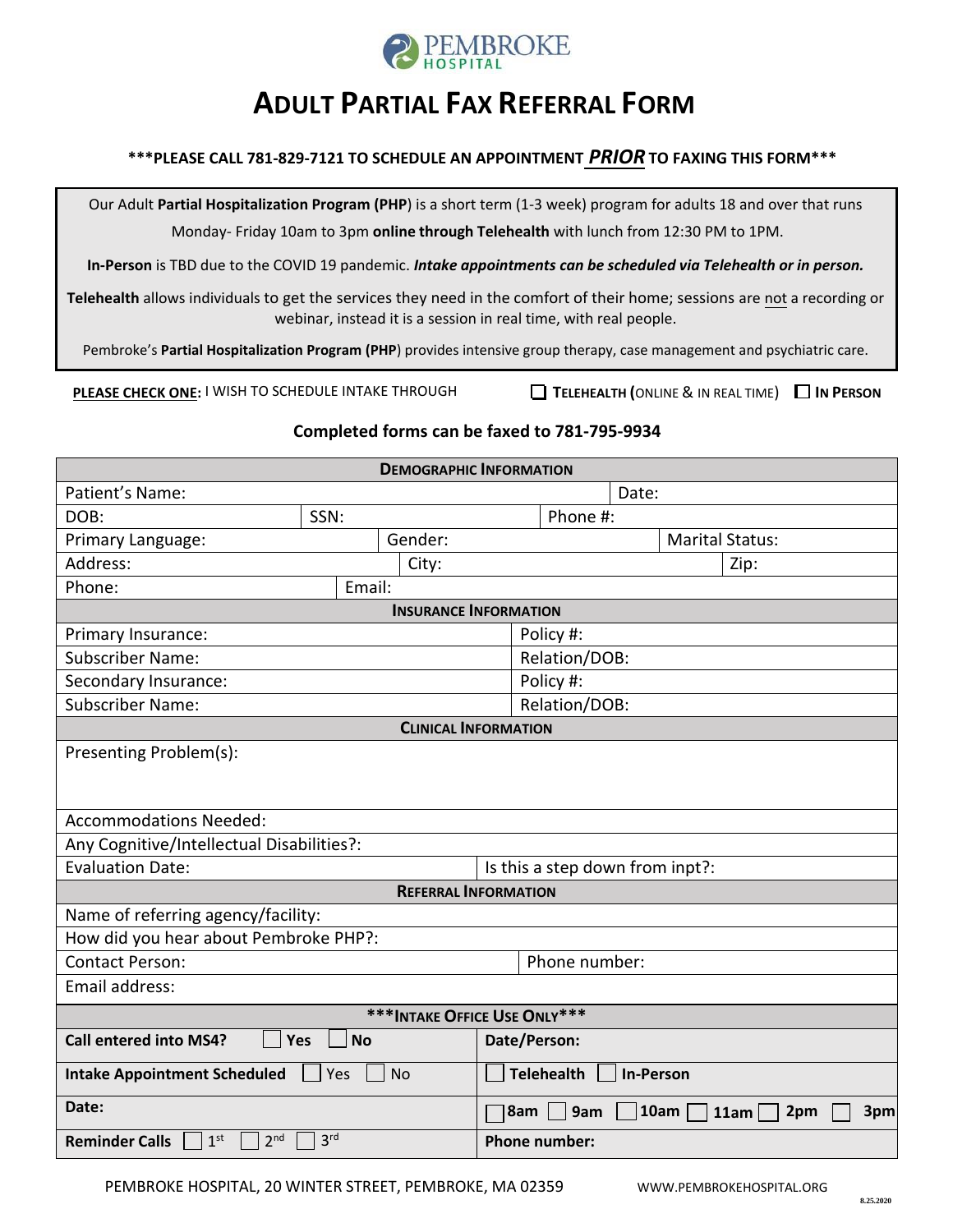#### **What are Telehealth Services?**

Telehealth services are used when our patients and their respective physicians, psychiatrists or other clinical personnel (hereafter "Clinicians") cannot be physically together for mental health evaluation needs, medication prescribing or the provision of individualized or group-level services, Telehealth services use video and audio technology to send both voice and visual images between you and the Clinicians.

#### **How do Telehealth Services work?**

All patients participating in Telehealth delivery should use their reasonable best efforts to interface with Clinicians in a private setting using a two-way, interactive device with video capability (e.g. personal computers, tablets, smartphones or other personal devices with video capability), Treating Clinicians interfacing with patients will also utilize similar equipment in private settings when delivering care. Patients participating in group-level services should use their reasonable best efforts to maintain patient privacy for all participating patients and should ensure third parties are not able overhear or view participating patient information.

#### **Are Telehealth Services private and secure?**

The interactive electronic systems used comply with federal privacy and security law and/or as otherwise directed by Health and Human Services, Office of Civil Rights and other Federal oversight agencies. However, when it comes to privacy and security with group-level services, it is the responsibility of each participating patient to ensure that while participating in the telepscyhiatric services they ensure that no third parties are present or listening to the group-level session.

#### **What happens if I choose not to consent to Telehealth Services?**

If you choose not to consent to Telehealth services, you will be provided with an onsite Clinician to provide you face-to face psychiatric services, subject to the Facility's capability to provide onsite psychiatric services.

#### **My Rights and Responsibilities**

I understand that the laws that protect the privacy and confidentiality of medical information also apply to telehealth **services.**

understand that the technology used is encrypted to prevent the unauthorized access to my private medical information or is otherwise consistent with guidance from Health and Human Services, Office of Civil Rights and other Federal oversight agencies.

- I understand that in some circumstances I may only be able to provide my verbal consent to the terms of this Consent and that verbal consent shall be documented by the Clinicians and/or the facility and shall be of the same force and effect as my written consent.
- I have the right to withhold or withdraw my consent to the use of telehealth services during the course of my care at any time. I understand that my withdrawal of consent will not affect my eligibility to receive future care or treatment. I further understand that declining telehealth services may result in delays or restrictions in accessing on-site care subject to facility capabilities.
- I understand that the Clinicians and/or facility have the right to withhold or withdraw this consent for the use of telehealth services during the course of my care at any time if it is determined I am not able to reasonably participate in telehealth delivery.

I understand that in the event I do not make my reasonable best efforts to ensure the privacy of other participating patients in group-level services, the Clinicians and/or facility have the right to withhold or withdraw the availability of Telehealth services to me.

I understand that the all rules and regulations which apply to the practice of medicine in the state of Massachusetts also apply to telehealth services.

I understand I may not have any face to face contact with my Clinicians, except for my telehealth services visits. Telehealth services will not be recorded.

The Clinicians will inform me if any other person can hear or see any part of our telehealth services session before the session begins.

#### **Patient Consent To The Use of Telehealth Services**

I consent to the ose of referrealth services<br>I consent to telehealth services and I have read and understand the information provided above regarding<br>telehealth services. I have had the opportunity to ask questions about t I consent to telehealth services and I have read and understand the information provided above regarding answered to my satisfaction. I hereby give my informed consent for the use of telehealth services in my psychiatric care and authorize use of telemedicine in the course of my diagnosis and treatment.

Signature of Patient (or authorized signer/relationship): Date: Date:

| Pembroke Hospital Partial Hospital Program |
|--------------------------------------------|
| 20 Winter Street. Pembroke MA 02359        |
| 781-829-7113                               |